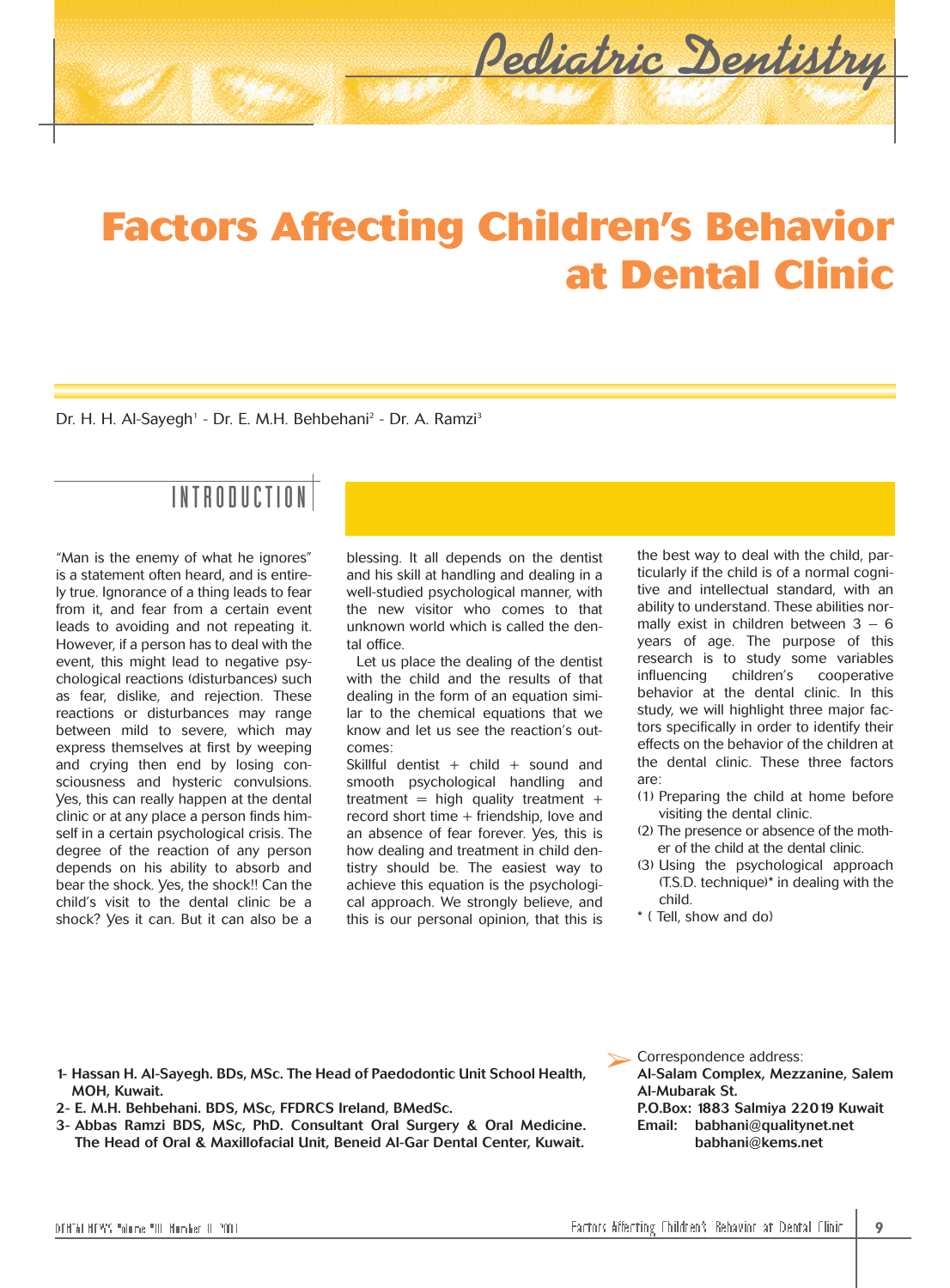

## laterials and Methods

Sixty children, 36 – 60 months old, from among those who come to the children's unit at the school health center of the ministry of health in the State of Kuwait were selected. For most of these children, that was their first visit to the dental clinic. Most of them came from middle class families, and enjoyed good, normal physical and mental health.

The children were put in three groups of twenty children each. As far as possible, care was taken to ensure that the children in each group were homogeneous in terms of age and sex, i.e. that the number of females would be equal to the number of males in the three groups.

We agreed with the parents and took their permission to having their children participate in this scientific study. We asked them to increase their children awareness and prepare them both psychologically and mentally for the visit to the dentist's, by explaining to them the benefits of the continuous prevention and treatment of their teeth and the harm that would result from failure to keep their teeth clean. We also requested the parents to put their children to bed early, the night before the visit, so that they may have enough sleep following a light dinner. We also recommended to the parents not to promise their children any gifts to encourage them to agree to go to the dentist, but to postpone this until after the visit.

Each group was given a code: A, B, and C, and each child was given  $30 - 45$ minutes for the visit so that the dentist could use the TSD technique for dealing with and controlling the child. Two variables and their effects on the child's behavior at the clinic were studied. The order of the variables within each group was as follows:

Group A: Preliminary psychological preparation at home prior to the visit + the presence of the mother at the operatory room.

Group B: Preliminary psychological preparation at home prior to the visit the presence of the mother at operatory room.

Group C: No preliminary psychological

preparation at home prior to the visit the presence of the mother at the operatory room.



**Flow chart showing the three groups in the study**

In this study, as we have stated before, we used the TSD technique in order to find out the effectiveness of this psychological technique in the presence of the other two variables, namely the preliminary preparation at home prior to the children's visit to the dentist's and the presence of the mother at the operatory room. All the children in all three groups whose behavior was controlled, were subjected to simple treatment measures, namely clinical examination by using mirror and explorer, oral prophylaxis and applying the fluoride.

Before starting the treatment steps, and as a part of the psychological treatment plan which aims at gaining the child's confidence and breaking the barrier of fear, we were very careful to call each child by his name and invite him kindly to sit on the dental chair. At the same time, the tools to be used were prepared in a simple manner that children like. Each tool was given a pleasant name of a famous cartoon character to bring it close to the mind and imagination of the child. The child was invited to touch and feel those tools by hand. Also, the child was given the chance to hear the unpleasant sounds of surgical suction and the cleaning drill. The child was allowed to experience the feeling of the water and air used in washing and drying, in order to introduce him/her to the general nature of the thing they would be experiencing. Furthermore, the dentist explained to the child the necessary treatment steps, elaborately,

but simply and in a language appropriate to the mental ability of the child.

A part of these steps was carried out in the presence of the mother, (group A), and the other part, in her absence (group B and C). It is worth mentioning that, in the events where the mother was present, her role was one of a witness only. She was not allowed to interfere with the work of the dentist or try to influence the behavior of the child, unless she was asked to do so. We asked the mothers about their own educational level, in an attempt to identify the positive or negative effect on the child's behavior. We also watched the mother's emotional behavior (maternal anxiety) and the degree of tension in her face. If we found her too tense, we would ask her to step out of the clinic and wait in the waiting room.

This study lasted fifteen days. Children were seen at the rate of 4 cases a day. After each child in each different group was studied, remarks were recorded concerning the behavior of each child for further subjective study.

## Results

Remarks concerning each group were recorded as follows:

#### **Group A**

Response was different, depending on the age difference. Older children were more able to respond than younger children. Somehow, females responded more positively than males. A number of three-year-old children looked around themselves more frequently looking for their mother, and occasionally cried. There were three cases of total absence of cooperation. Response was generally high.

#### **Group B**

Response was varied, depending on age, as it was the case in the previous group. Females were more positive than males. The absence of the mother from the beginning - in this group – was useful, because there was less movement and turning around by the child. This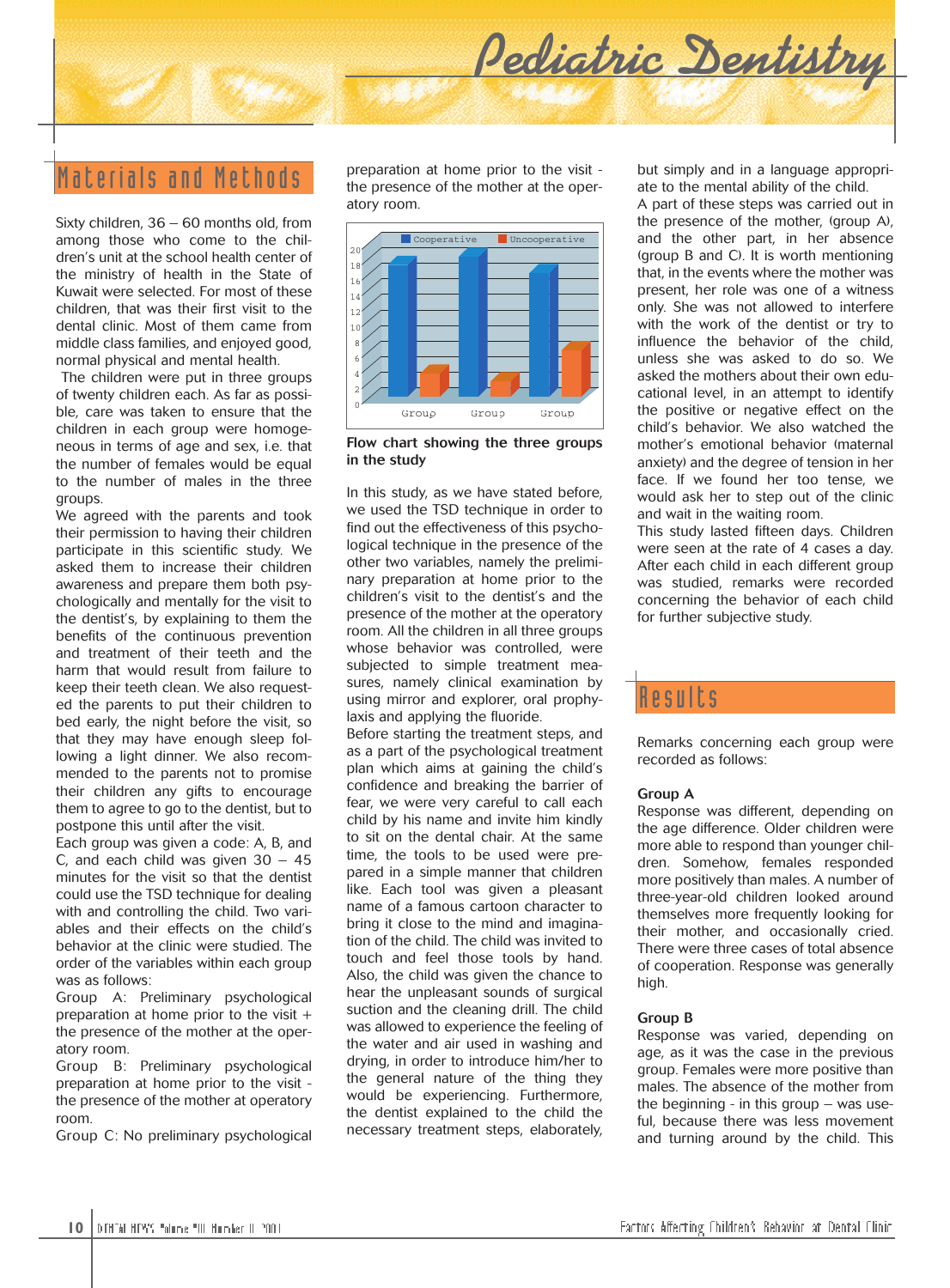

helped carry out the work more quickly. There were two cases of total absence of cooperation. Response was generally high.

#### **Group C**

In this group, regardless of age, almost all the children were more afraid, tense and hesitating. A longer time was needed to control the children in this group in order to convince them to accept the treatment and to make them feel secure, compared to the other two groups. Females were, as usual, more positive than males. The older children were more cooperative than the younger ones, as was the case in the previous two groups. There were six cases of total absence of cooperation. Response in this group was average compared to the other two groups. More time and effort was needed to control the children and to accomplish the treatment.

### Discussion

The results we arrived at were most important in identifying the factors that affect the behavior of children at the clinic. The study has proved beyond doubt that the preliminary preparation of the child by the mother, in a studied mental and psychological way, is important and effective in reducing the fear of the child.<sup>1,2,3</sup> This was very clear in the first and second groups, where the child was prepared psychologically before the visit. The children in the third group, who were not prepared at home by their parents, needed more time and effort to control and calm. We believe, this is because man is enemy of what he does not know. It is important to inform the child about the nature of the dentist's work, and the damage that will result from not going to the dentist. For this reason, it is advised that the child's first visit to the dentist take place before any teeth problems start.

With regard to age as a factor affecting the child's behavior at the clinic, we found that there is a direct relationship between age and positive conduct of the child at the clinic. This means that a 6-year-old child is more cooperative

and responsive to the doctor's instructions than a 3-year-old child. This is so because of the increased cognitive, mental, conceptual and psychological growth.4,5 An elder child is more able to communicate and respond to the dentist's directions. However, there are exceptions to every role, as can be seen in the higher degree of cooperation by younger children in the first two groups in which there was preliminary preparation prior to their visit to the dental clinic. This means that age is not the only factor affecting the child's cooperation in the dental clinic, but there are several others. Other factors include such as the educational and cultural level of the parents, the social status of the child within the family and among his brothers.<sup>6</sup> Is he an only child or not?. Generally, we found that the older the child was, the easier it was to deal with him.

With regard to the factor of sex, we found that females were more responsive than males regardless of the preliminary preparation or presence or absence of the mother at the clinic. This might be because of the more quiet nature of females. This result is different from that reached by Frankl and others.<sup>3</sup> The effect of the presence of the mother on the conduct of the child at the clinic was of two different and opposite effects.<sup>3,6,7,8</sup> Sometimes we found that it was necessary for the child to be treated in the presence of his mother, in view of the age of the child, his medical and mental status and whether the mother was anxious or not.<sup>6,9,10,11</sup> We allowed the mother to be with us as a witness or observer only, with no right to affect the child's behavior or interfere with the dentist's work. Meanwhile, when the mother was too anxious, we would ask her to step out of the clinic until we finished our work to avoid any negative effect on her child. Older children were more independent and self-confident. Their behavior was more settled than that of younger children. The presence or absence of their mother did not make any difference. Also, we found that keeping the mother away from the child during the treatment was much better than being with him.<sup>6,7</sup> This is because

the doctor had to use certain techniques, such as voice control and / or HOME technique (Hand Over Mouth Exercise) to control the unpleasant behavior of an uncooperative child.<sup>12</sup> The mother might think that these are punitive measures used with her children, and so she would tend to interfere and sometimes request to stop the treatment.

In addition, in this study, we made two interesting observations: the first is that when the mother was more afraid and anxious, her child would also be more afraid, especially among the younger children.6,7,8,13,14 This is because the fear of the dentist is an acquired rather than native one. Many studies demonstrated many years ago that parents can and do convey their negative attitude (fear) to their children.<sup>5</sup>

The second is that the children who studied at foreign schools were more responsive and better equipped to adapt to the situation, compared with those who studied at government school. This underlines the necessity of increasing awareness in children.

In this research, we preferred to use the psychological approach rather than other approaches such as the pharmacological approach and/or restricting the movement of the child. We did encounter some children who were too difficult to be controlled by psychological means, particularly within the third group who were not prepared for the visit at home. The existence of uncooperative children is a normal sign, because no doctor can possibly control the behavior of 100% of the children within a period of 30 – 45 minutes. This is because the image of fear, whether that fear was acquired or expressed by the child as a result of unpleasant experience, can stay with a child for a long time, and for this reason a number of uncooperative children were treated under general anesthesia.

We now return again to the reason why we chose the psychological way rather than other available ways; this is because we strongly believe that psychology plays an important role in the child's management and treatment in the dental clinic. "Man is the enemy of